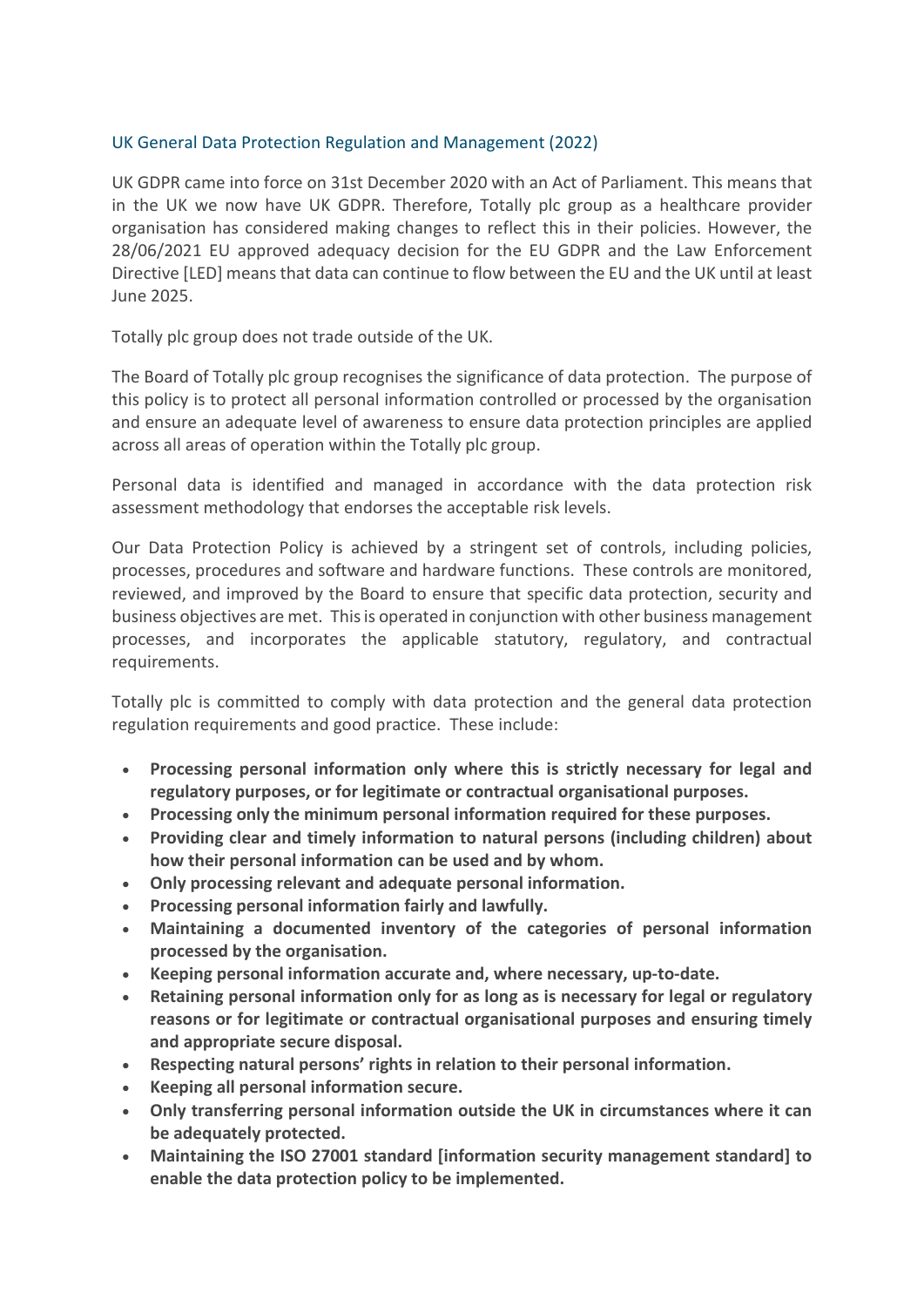- **Where appropriate, identifying internal and external interested parties and the degree to which they are involved in the governance of the organisation's information security management standard.**
- **Identify workers with specific responsibility and accountability for the information security management standard.**
- **Maintain records of processing of personal information.**

Our Data Protection Policy and Data Security Awareness Program are incorporated into our staff induction and annual training program. The Data Protection policy is readily accessible internally and presented to existing and prospective clients upon request. In addition to our employees, suppliers, contractors, and sub-contractors of Totally plc are mandated to adhere to our Data Protection Policy.

Totally plc is committed to continual improvement and all employees are empowered to take responsibility for data protection, with a robust process for identifying and reporting data breaches in place and subject to regular review.

Through compliance of applicable statutory, regulatory, and contractual requirements, and the requirements of the General Data Protection Regulations (GDPR) for the Protection of Personal Information, Totally plc will demonstrate confidence, integrity, and credibility both internally and externally.

**Wendy Lawrence Chief Executive Officer 1 February 2022**

### Privacy Policy

Maintaining Data Privacy and Data Protection is a priority for Totally plc (which incorporates the following group subsidiaries; About Health Limited, Premier Physical Healthcare Limited, Optimum Sports Performance Centre Limited, Totally Health Limited, Vocare Limited, Greenbrook Healthcare Limited, Energy Fitness Professionals, and Totally Healthcare Limited). This Privacy Policy sets out the legal basis on which any personal data that we collect from you, or that you provide to us, will be processed by us.

Please read this Privacy Policy carefully to understand our views and practices regarding your Personal Data and how we will treat it.

Any questions relating to Data Privacy with Totally plc or this Policy should be sent by email to [dpo@totallyplc.com,](mailto:dpo@totallyplc.com) or by writing to Totally plc, Cardinal Square West, 10 Nottingham Road, Derby, DE1 3QT.

Alternatively, you can call our Data Protection Officer on 020 3866 3330.

#### **What personal Information is held?**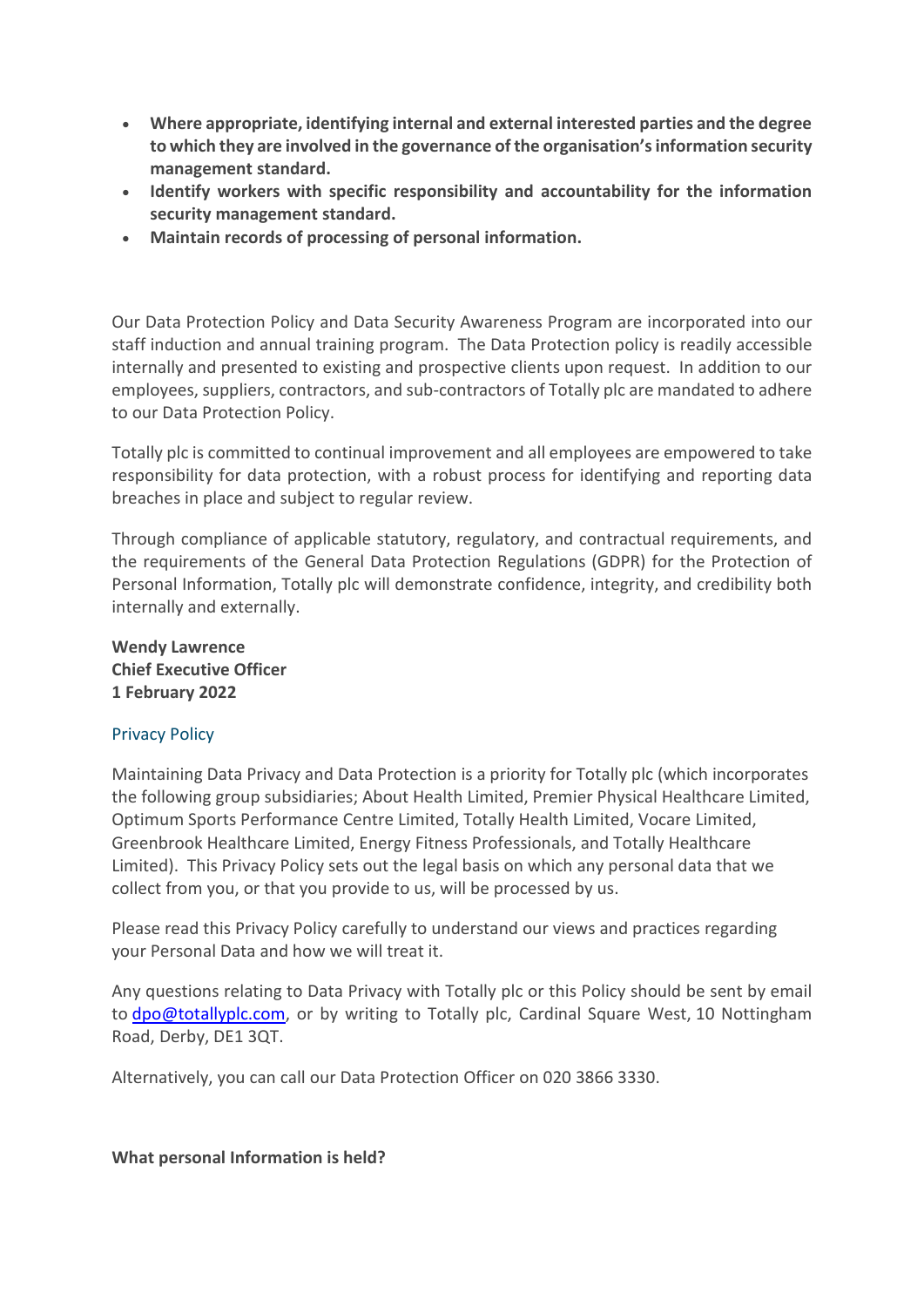We may collect and process the following data from you:

- Information you consent to provide Totally plc that is required to carry out our obligations arising from any contracts entered between you and us, or potential contracts that may be in liaison between you and us.
- Information that you consent to provide by filling in forms on our website, or as part of any direct marketing or sales activities. This includes and is not limited to personal information about you such as your name, telephone contact number, geographical address/location, email address and interests.

Note: Clear consent information is supplied at point of collection to provide information on the use of data; and a record of the consent is taken at point of collection.

- If you contact us by telephone or in writing, we may keep a copy of your correspondence or communication for record purposes. We may record our telephone conversation with you for training, monitoring, or in the case of health care calls, for contractual reasons.
- Details of your visits to our website and the resources that you access can be found via our cookie policy.

If you have provided us with the personal data of another person, there is a clear requirement imposed by Totally plc for you to confirm that he/she consents to the processing of his/her personal data and that you have informed him/her of our identity as a Data Controller and the nature of the processing taking place.

Records will be retained as evidence of this consent.

### **How will we use the information we hold about you?**

We use information held about you in the following ways:

**Performance of a contract** – We use information held about you to carry out our obligations arising from any contracts entered between you and us; and to notify you about changes to our services.

**Legitimate Interests** – We use information held about you to provide you with information, products and/or services that you request from us or which we feel may interest you if relevant to the products or services currently being supplied as part of a contract with Totally plc, or in relation to a previous contract with Totally plc whereby you are happy to continue to receive such information.

**Consent (Direct Marketing)** – We use information held about you to provide you with information on products and/or services that you request from us, or which we feel may interest you where you have consented to be contacted for such purposes. Where consent has been provided to Totally plc, it is a recognised right of the Data Subject that this consent can also be withdrawn.

Further Data Protection Guidance for our NHS 111, GP Out Of Hours and Urgent Care services can be found [here.](https://www.totallyplc.com/about-us/data-protection-privacy-policy/further-data-protection-guidance-for-our-nhs-111-gp-out-of-hours-and-urgent-care-services/)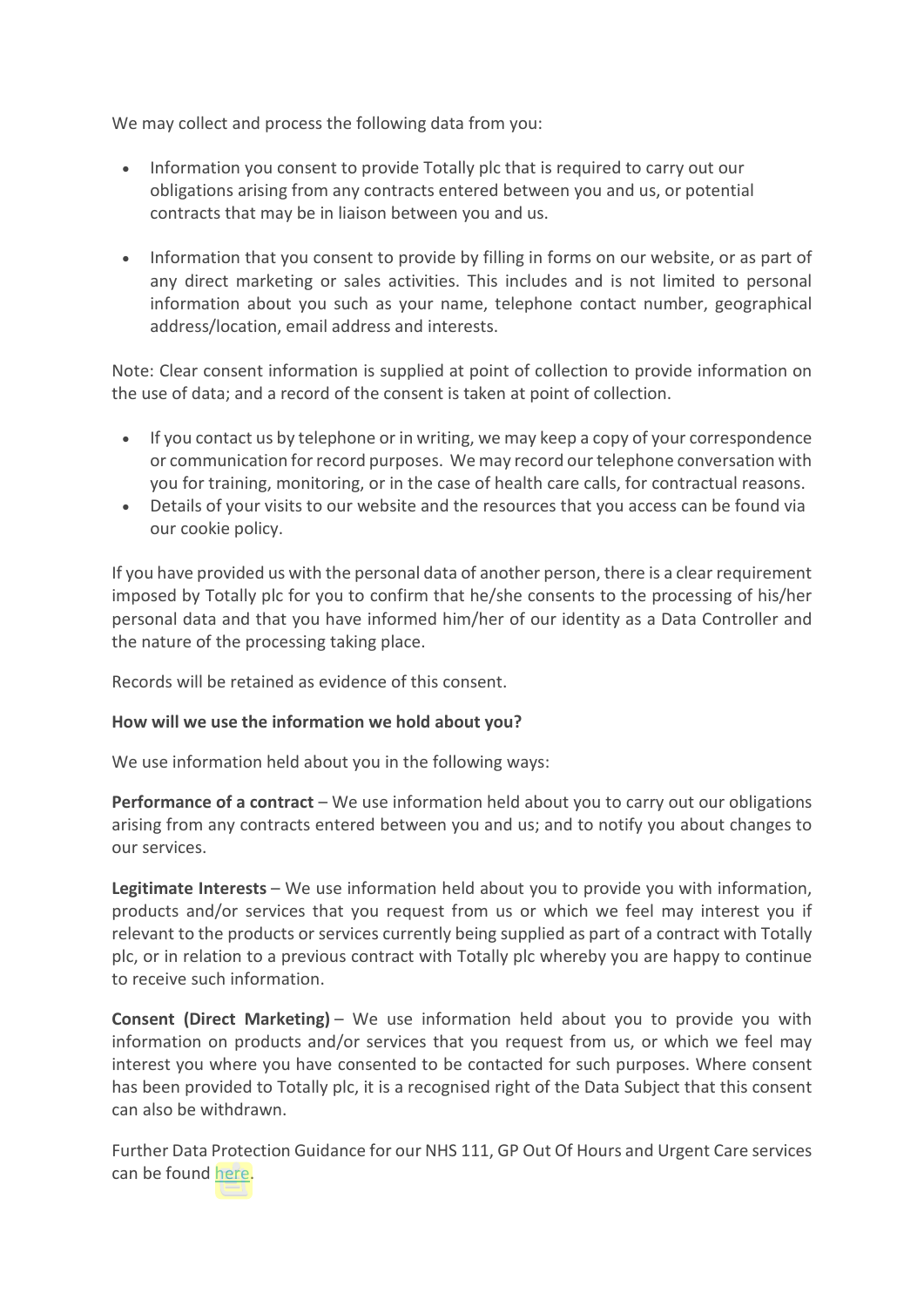Should you wish to withdraw consent, please email [dpo@totallyplc.com,](mailto:dpo@totallyplc.com) or by writing to  $-$ Totally plc, Cardinal Square West, 10 Nottingham Road, Derby, DE1 3QT.

Alternatively, you can call our Data Protection Officer on 020 3866 3330.

**Consent (Website) –** to ensure that content from our Website is presented in the most effective manner for you and your device, please read our [cookie policy.](https://www.totallyplc.com/about-us/data-protection-privacy-policy/#cookie-policy)

We will not share your data with third parties for other marketing purposes unless we have your express consent to do so.

## **Changes to our Privacy Policy**

Any changes we may make to our Privacy Policy in the future will be posted to this page on our website.

## **Your rights relating to Personal Data and GDPR**

You have the right to ask us to cease processing your personal data for marketing purposes. We will seek consent (before collecting your data) if we intend to use your data for such purposes or if we intend to disclose your data to any third party for such purposes. You can also exercise your right to prevent such processing by contacting us at [dpo@totallyplc.com.](mailto:dpo@totallyplc.com)

GDPR gives you the right to access information held about you. Your right of access can be exercised at any time. Totally plc operates both a Data Subjects Rights procedure and a Subject Access Rights Procedure to ensure that all rights exercised by data subjects relating to personal data are managed appropriately.

From time to time, our website may contain links to and from our strategic partner(s), partner network(s), strategic sponsor(s), advertiser(s), and affiliate(s). If you follow a link to any of these websites, please note that these websites have their own privacy policies and that we do not accept any responsibility or liability for these policies.

### **Retention of your information**

We take appropriate measures to ensure that any information collected from you is kept secure. Totally plc holds BSI accredited certification to ISO 27001:2013 and is subject to both internal and external audits to ensure that information security is upheld*.*

Totally plc operates a clear Records Management and Retention policy and associated Retention Schedule to ensure personal data is kept only for so long as is necessary for the purpose for which such information is used.

We retain your records in accordance with UK legislation for the specific service provided.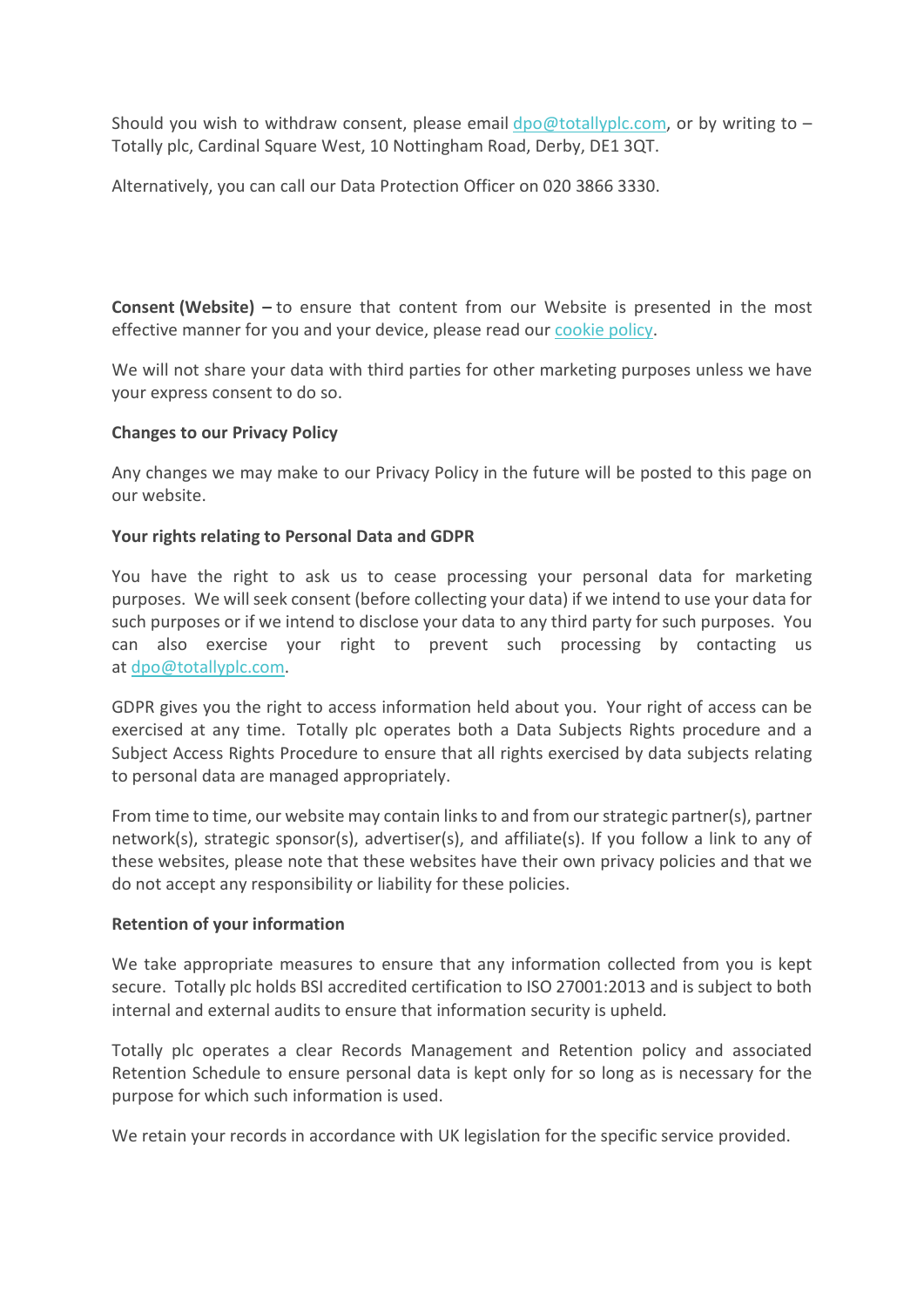If any of your personal data changes, or if you have any questions about how we use data which relates to you, please contact us by email at [dpo@totallyplc.com.](mailto:dpo@totallyplc.com) We normally update your personal data within *seven (7) working days* of any new or updated personal data being provided to us, to ensure that the personal data we hold about you is as accurate and up to date as possible.

# **Disclosure of your information**

We may disclose your personal information to any member of our group, which means our subsidiaries, strategic partner(s), or strategic sponsor(s), our ultimate holding company and its subsidiaries as defined in section 1159 of the UK Companies Act 2006.

Further Data Protection Guidance for our NHS 111, GP Out Of Hours and Urgent Care services can be found [here.](https://www.totallyplc.com/about-us/data-protection-privacy-policy/further-data-protection-guidance-for-our-nhs-111-gp-out-of-hours-and-urgent-care-services/#Disclosure-information)

As part of our GDPR compliance obligations, we are duty bound to check when personal data may be shared with third parties to ensure that they apply the same or greater controls in terms of data protection. The use of non-disclosure agreements form part of our third-party data sharing controls.

We may disclose your personal information to third parties:

- in the event that we sell or buy any business or assets, in which case we may disclose your personal data to the prospective seller or buyer of such business or assets; or
- if we or substantially all of our assets are acquired by a third party, in which case personal data held by it about our customers will be one of the transferred assets; or
- if we are under a duty to disclose or share your personal data in order to comply with any legal obligation or in order to enforce or apply other agreements; or
- to protect the rights, property, or safety of Totally plc, our customers, or others.

Totally plc has risk assessed where personal information may be transferred outside the EEA. As part of our own due diligence, we have identified that personal data held for and by Totally plc group may reside in the EU. Totally plc will continue to monitor this for Totally plc group considering any 3<sup>rd</sup> party provider changes in the future. Should a requirement for data to be transferred outside of the EU in future, Totally plc group will implement controls and safeguards to ensure that equal to or greater data protection measures are enforced, and records retained to evidence this, in line with current UK GDPR regulations.

### **National Data Opt-Out programme**

The national data opt-out is a service that allows patients to opt out of their confidential patient information being used for research and planning.

The national data opt-out was introduced to enable patients to opt out from the use of their data for research or planning purposes, in line with the recommendations of the National Data Guardian. By 2020 all health and care organisations are required to be compliant with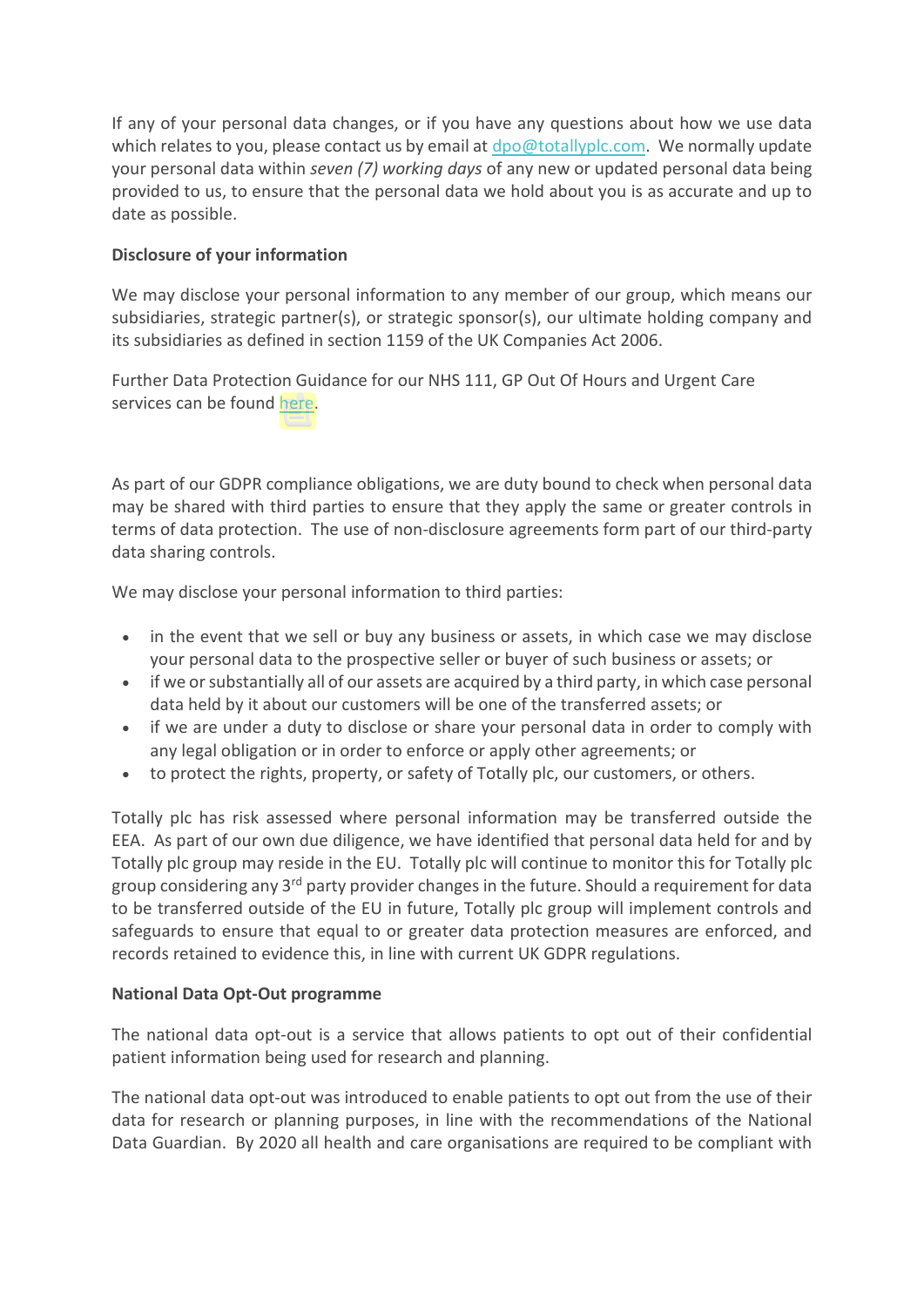the national data opt-out policy, where confidential patient information is used for research and planning purposes.

Totally plc is not currently engaged in routine activities that involve processing of patients' data for purposes not involved in their direct care. This statement therefore acts as a backstop in the event that should such processing occur in the future, a mechanism exists to ensure that those patients who wish to opt out will have their wishes respected where this is not already anonymised.

The totally plc ICO registration number is Z3148154.

## **Department of Health and Social Care – August 2021**

**[Notice under Regulation 3\(4\) of the Health Service Control of Patient Information](https://www.totallyplc.com/wp-content/uploads/2021/09/Covid-19-%E2%80%93-Notice-under-Regulation-34-of-the-Health-Service-Control-of-Patient-Information-Regulations-2002-.pdf)  [Regulations 2002](https://www.totallyplc.com/wp-content/uploads/2021/09/Covid-19-%E2%80%93-Notice-under-Regulation-34-of-the-Health-Service-Control-of-Patient-Information-Regulations-2002-.pdf)**

## Totally plc Cookie Policy

This is the internet privacy policy **for** [www.totallyplc.com/,](https://www.totallyplc.com/) [www.premierphysicalhealthcare.co.uk/,](http://www.premierphysicalhealthcare.co.uk/) [www.optimum](http://www.optimum-hcs.com/)[hcs.com/,](http://www.optimum-hcs.com/) [www.abouthealthgroup.com/,](http://www.abouthealthgroup.com/) [www.vocare.org.uk/,](http://www.vocare.org.uk/) [www.greenbrook.nhs.uk/](http://www.greenbrook.nhs.uk/) **an d** [www.totallyhealth.com/](http://www.totallyhealth.com/) [www.totallyhealthcarelimited.com](http://www.totallyhealthcarelimited.com/) **(the "Website").**

This website is the property of Totally plc. We take the privacy of all visitors to this Website very seriously and therefore set out in this privacy and cookies policy our position regarding certain privacy matters and the use of cookies on this Website.

This policy covers all data that is shared by a visitor with us whether directly via [www.totallyplc.com/,](https://www.totallyplc.com/) [www.premierphysicalhealthcare.co.uk/,](http://www.premierphysicalhealthcare.co.uk/) [www.optimum](http://www.optimum-hcs.com/)[hcs.com/](http://www.optimum-hcs.com/)[,](https://www.totallyplc.com/) [www.abouthealthgroup.com/,](http://www.abouthealthgroup.com/) [www.vocare.org.uk](http://www.vocare.org.uk/)[/,](https://www.totallyplc.com/) [www.greenbrook.nhs.uk/](http://www.greenbrook.nhs.uk/) **an d** [www.totallyhealth.com/](http://www.totallyhealth.com/) [www.totallyhealthlimited.com](http://www.totallyhealthlimited.com/) or via email. This policy is occasionally updated by us, so we suggest you re-review from time to time.

This policy provides an explanation as to what happens to any personal data that you share with us, or that we collect from you either directly via this Website or via email.

Certain businesses are required under the data protection act to have a Data Protection Officer (DPO). For the purpose of the Data Protection Act 1998 our Data Protection Officer can be contacted on 020 3866 3330 or emailed at [dpo@totallyplc.com.](mailto:dpo@totallyplc.com)

### **Information we collect.**

In operating our Website, we may collect and process the following data about you:

• Details of your visits to our Website and the resources that you access including, but not limited to, traffic data, location data, weblog statistics and other communication data.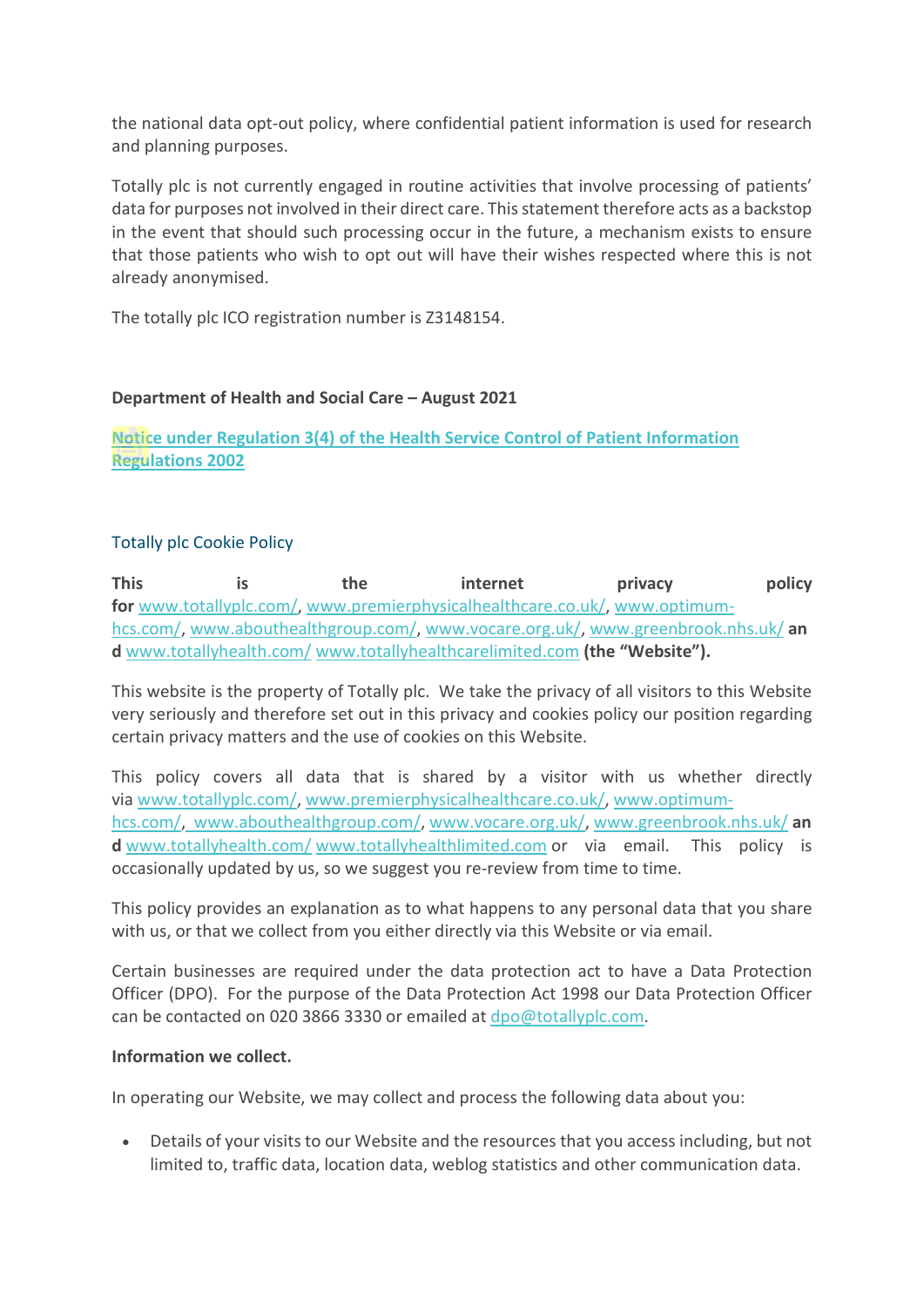1.2 Information that you provide by filling in forms on our Website, such as when you register to receive information such as a newsletter or contact us via the contact us page.

1.3 Information provided to us when you communicate with us for any reason.

### **Use of cookies**

On occasion, we may gather information about your computer for our services, and to provide statistical information regarding the use of our Website to our advertisers.

Such information will not identify you personally, it is statistical data about our visitors and their use of our site. This statistical data does not identify any personal details whatsoever. It is used by us to analyse how visitors interact with the Website so that we can continue to develop and improve this Website.

We may gather information about your general Internet use by using a cookie file that is downloaded to your computer. Where used, these cookies are downloaded to your computer automatically. This cookie file is stored on the hard drive of your computer as cookies contain information that is transferred to your computer's hard drive. They help us to improve our Website and the service that we provide to you.

All computers can decline cookies. This can be done by activating the setting on your browser which enables you to decline the cookies. Please note that should you choose to decline cookies; you may be unable to access areas of our Website.

Any advertising featured on this Website may also incorporate cookies, over which we have no control. Such cookies (if used) would be downloaded once you click on advertisements on our Website.

For more information on cookies, you can read the guidance at [All About Cookies.](http://www.allaboutcookies.org/)

Please refer also to our [Privacy Policy](https://www.totallyplc.com/about-us/data-protection-privacy-policy/#privacy-policy) for further information on how we handle your data.

### **Contacting us**

We welcome any queries, comments, or requests you may have regarding this policy please do not hesitate to contact us at [dpo@totallyplc.com](mailto:dpo@totallyplc.com)**.**

If you would prefer to write to us, then our contact address is:

**Data Protection Officer**

**Totally plc**

**Cardinal Square West**

**10 Nottingham Road**